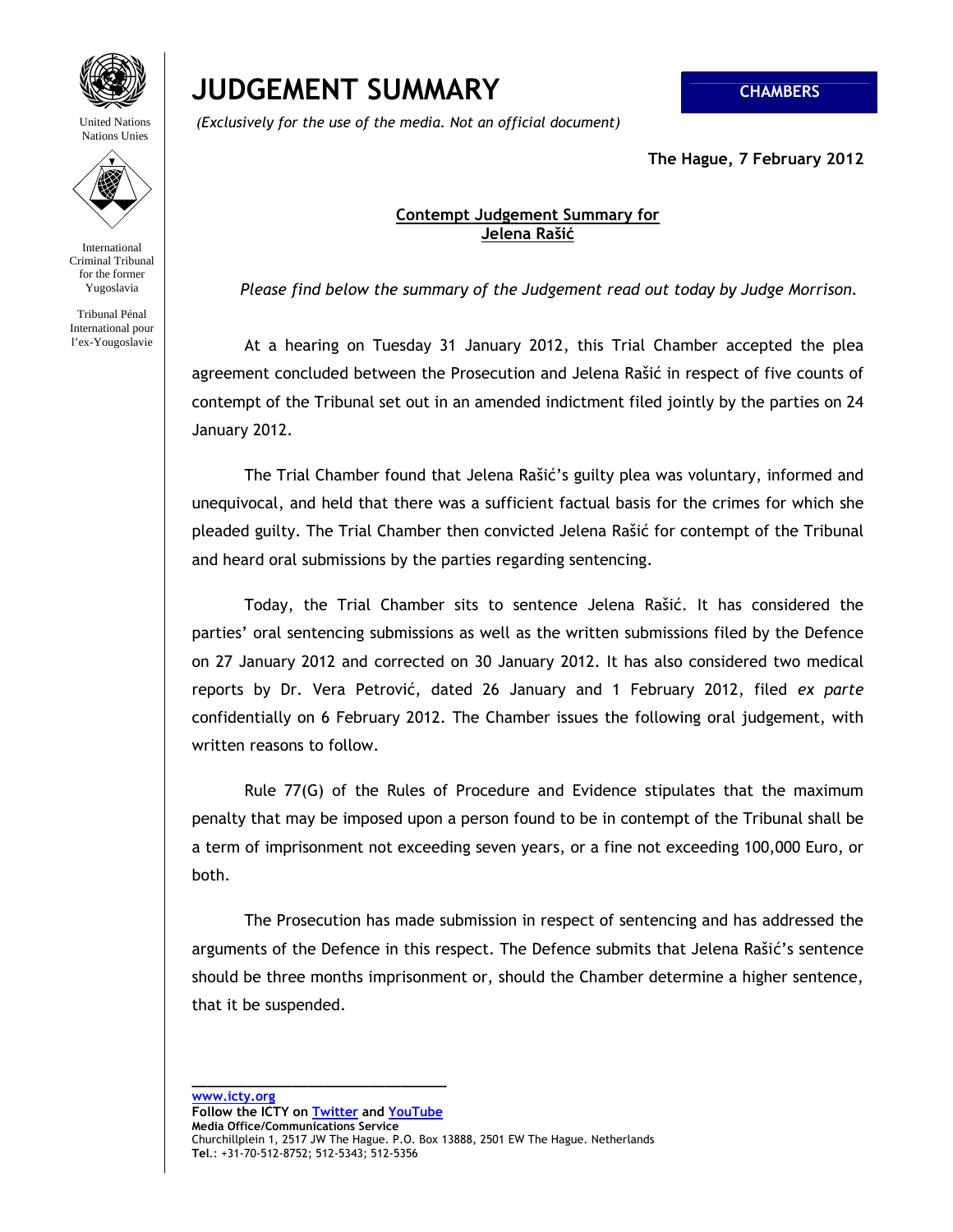The crimes which Jelena Rašić has admitted to having committed are grave. Procurement of false evidence in any situation amounts to direct interference with the administration of justice. When perpetrated before an international criminal jurisdiction, such as the Tribunal, such interference has far-reaching consequences. This crime would, therefore, ordinarily result in a considerable term of imprisonment.

 With respect to aggravating circumstances, the Chamber notes the position of trust in which Jelena Rašić found herself in at the time of her crimes. Members of Defence teams are obligated to act conscientiously with full respect of the law and applicable rules, something which certainly also holds true for any professional involved in the proceedings before the Tribunal. As officers of justice, they must at all times be aware of their duties and must never allow themselves to affect others, such as prospective witnesses, in a criminal manner. However, Jelena Rašić did just that.

 The Chamber also notes her persistent and repetitive criminal conduct. This is evidenced by her bringing the statements to Mr. Tabakovic, Mr. X and Mr. Y for correction at a point when she knew that the statements were false.

 With respect to mitigating circumstances, it is plain to us, and also a matter alluded to and accepted by the Prosecution, that Jelena Rašić was not, and could not, have been the original instigator of the broader criminal conduct of procuring false evidence. It is obvious that another or others connected to the *Lukić* case in some way were responsible for recruiting her as a relatively young and inexperienced person to commit these offences. In this respect, the Chamber has also considered the personal circumstances of the Accused, including that she was relatively young at the time of the crimes and that she was inexperienced in the role of investigator in which she was put by the *Milan Lukić* Defence.

 The Chamber notes that it has not been argued that Jelena Rašić received any personal benefit from the crimes. It has considered the extensive and unambiguous expression of remorse of Jelena Rašić, as set out in the Defence's written submission, and her good character and lack of prior conviction.

 The guilty plea itself also weighs in as mitigation. The fact that Jelena Rašić decided to plead guilty at what amounts to the last moment before trial was to commence does not change the Chamber's opinion on this point. However, the Chamber is of the view that it is not possible to consider in mitigation the fact that Jelena Rašić agreed to be interviewed by the Prosecution given that she did not participate truthfully. That said, the fact that she did not tell the truth on several points material to the Prosecution's investigation, thereby refraining from co-operating with the Prosecution, is not an aggravating factor and has not been so considered by the Chamber.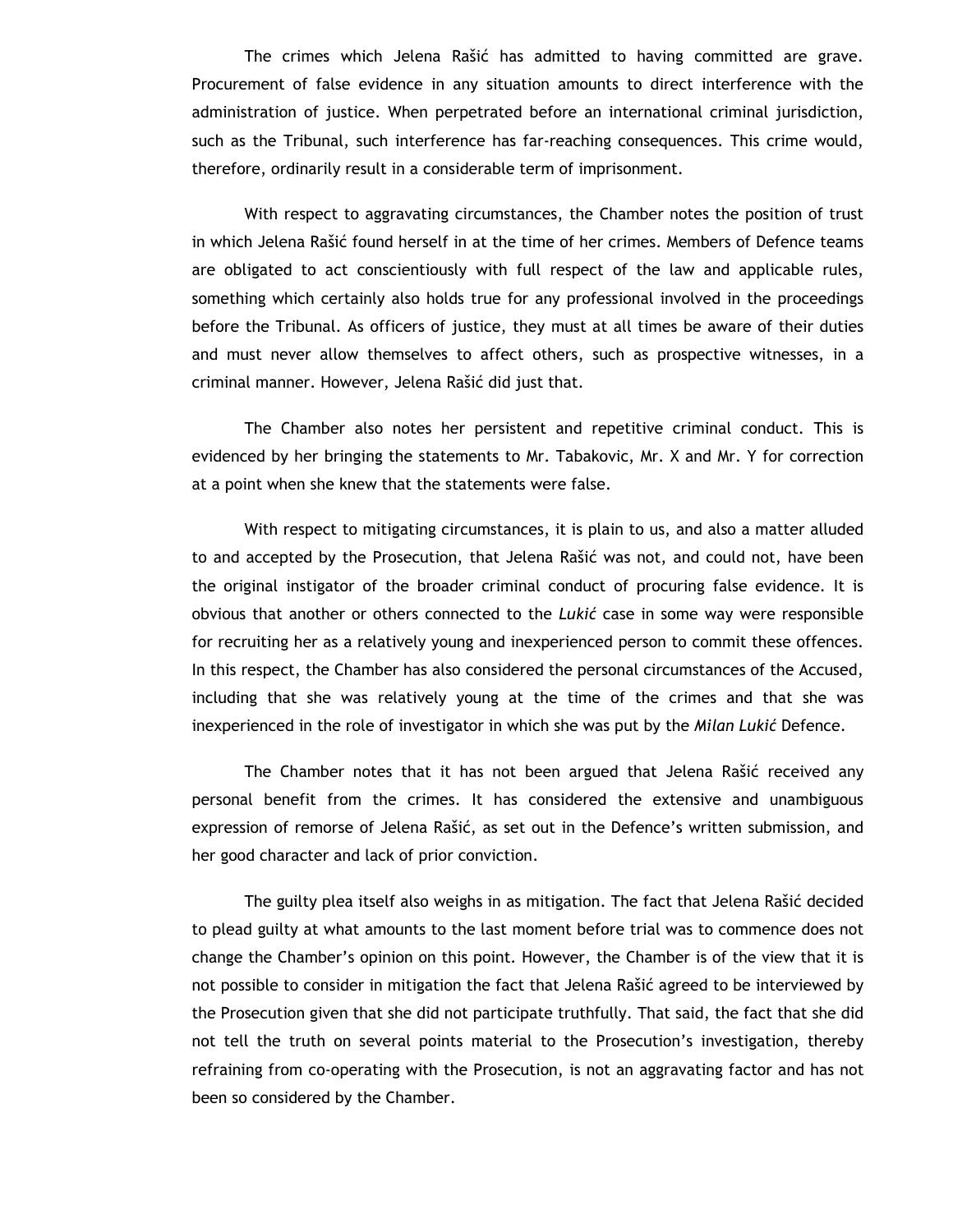Jelena Rašić has at all times complied with orders issued by the Trial Chamber, including with respect to her provisional release. This is weighed in her favour, as is the fact that she surrendered voluntarily to officials of the Ministry of the Interior of the Republic of Serbia. Moreover, the Chamber has considered Jelena Rašić's good behaviour in detention, in particular against the backdrop of the special circumstances of her custody being the only female detainee of the Detention Unit.

 The Chamber notes the parties' submissions regarding Jelena Rašić's health condition. The Defence argues that her condition is comparable to other serious health problems which Chambers have acknowledged as mitigating factors. It argues that the Chamber should consider in mitigation the effect that detention has on her psychological well-being.

 The Prosecution submits that Jelena Rašić's condition does not appear to be a preexisting clinical condition, but rather a reaction to the circumstances in which she finds herself as a result of her criminal behaviour. It agrees that this may be of some relevance but argues that it may not be a matter which should weigh heavily. In respect of the Defence argument that a longer sentence be suspended, the Prosecution submits that it is only in exceptional cases or rare cases that ill health should be considered in mitigation. In other situations, it is to be considered in the execution of the sentence.

 The Trial Chamber holds the view that it is only in exceptional circumstances or "rare" cases where ill health should be considered in mitigation. Jelena Rašić's health condition in the present case does not fall within these parameters. The Trial Chamber will, therefore, consider her health condition in respect of the execution of the sentence.

 We find that the seriousness of Jelena Rašić's crimes fully merit the imposition of a 12-month sentence of immediate imprisonment at the United Nations Detention Unit. However, we consider that it is appropriate in the current circumstances to suspend 8 months of it, including for reasons identified in mitigation.

 We wish to emphasise the fact we have especially taken account of the particularly difficult circumstances that would be engendered by her being the only female detainee in the United Nations Detention Unit and the quasi-solitary confinement regime that would follow. Although the quasi-solitary nature of the confinement is neither unlawful in widely accepted jurisprudence nor designed to be punitive, it is the accused's perception of it and the practical impact upon her well-being that we have given precedence to. In this respect, we have considered Dr. Vera Petrović's reports concerning Jelena Rašić's health condition. We have also considered Jelena Rašić's comparably young age and that this is the first time she is sentenced to a prison sentence.